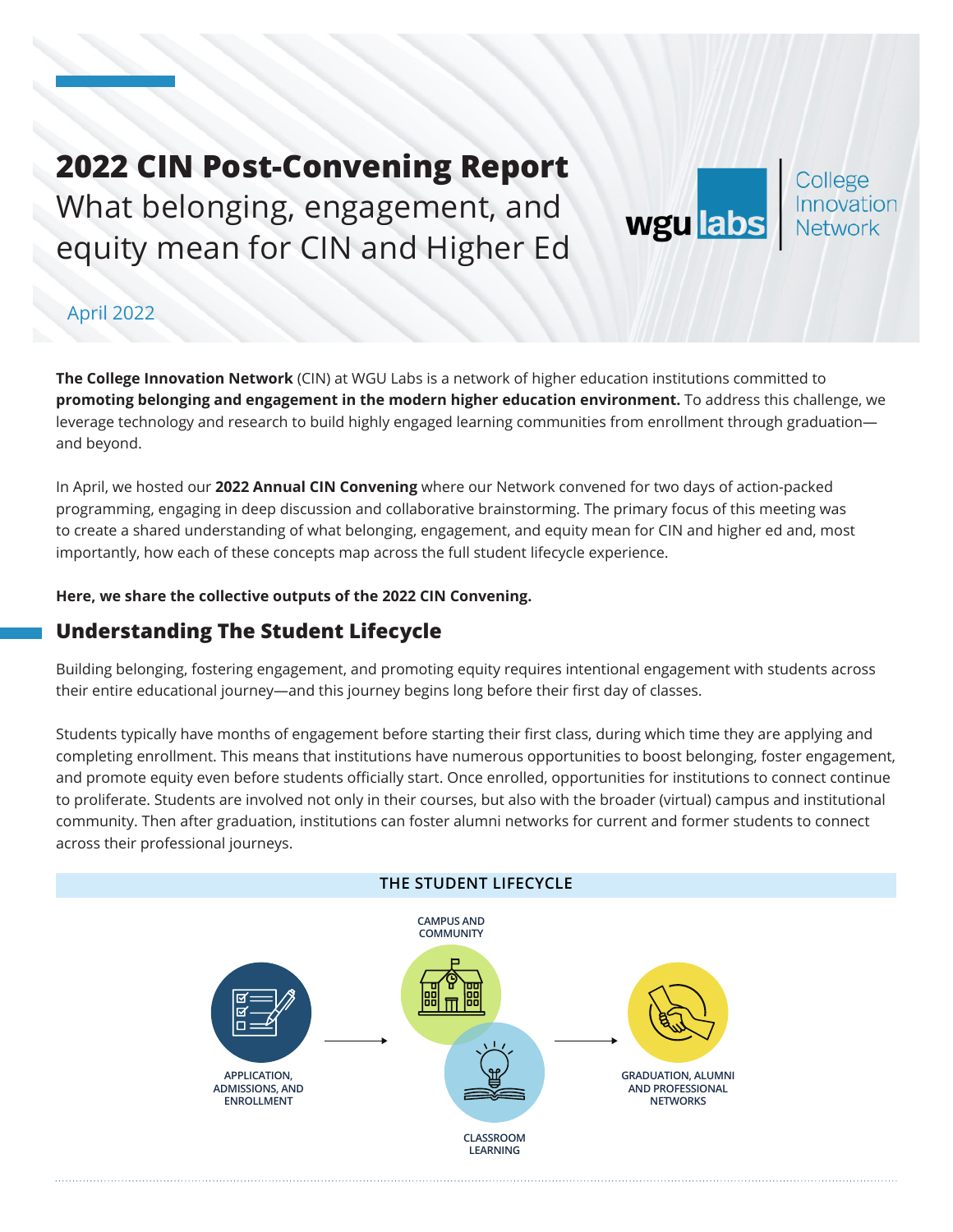At CIN, we're using this student lifecycle as a guiding map for how we address belonging, engagement, and equity across the Network. Student needs and experiences will look different at each stage in their educational journey. The outcomes institutions are hoping to achieve will also vary at each stage. And the EdTech solutions designed and implemented will be specific to address the unique challenges across the lifecycle.

#### **CIN EDTECH VENDORS ACROSS THE STUDENT LIFECYCLE**



Since the beginning of 2021, CIN has implemented and evaluated four of our available vendors at six Member institutions. We have added two new vendors for 2022-23, and have added "Graduation, Alumni, and Professional Networks" as a new focus area for future projects.

# **Crafting A Shared Understanding**

Our primary goal of the 2022 CIN Convening was to **collaboratively determine what belonging, engagement, and equity mean** by crafting shared definitions that resonate across our institutions, and then brainstorming about what successful belonging, engagement, and equity look like at each stage of a student's education journey.

By crafting a shared understanding, these outputs can serve as a **logic model for our Network** to assess potential projects, design evaluation studies, focus our bi-annual EdTech Surveys, and partner with impactful EdTech vendors.

Through sharing our work widely, our goal is to impact the higher education sector broadly and provide valuable insights to other education leaders dedicated to building belonging, fostering engagement, and promoting equity at their institutions.

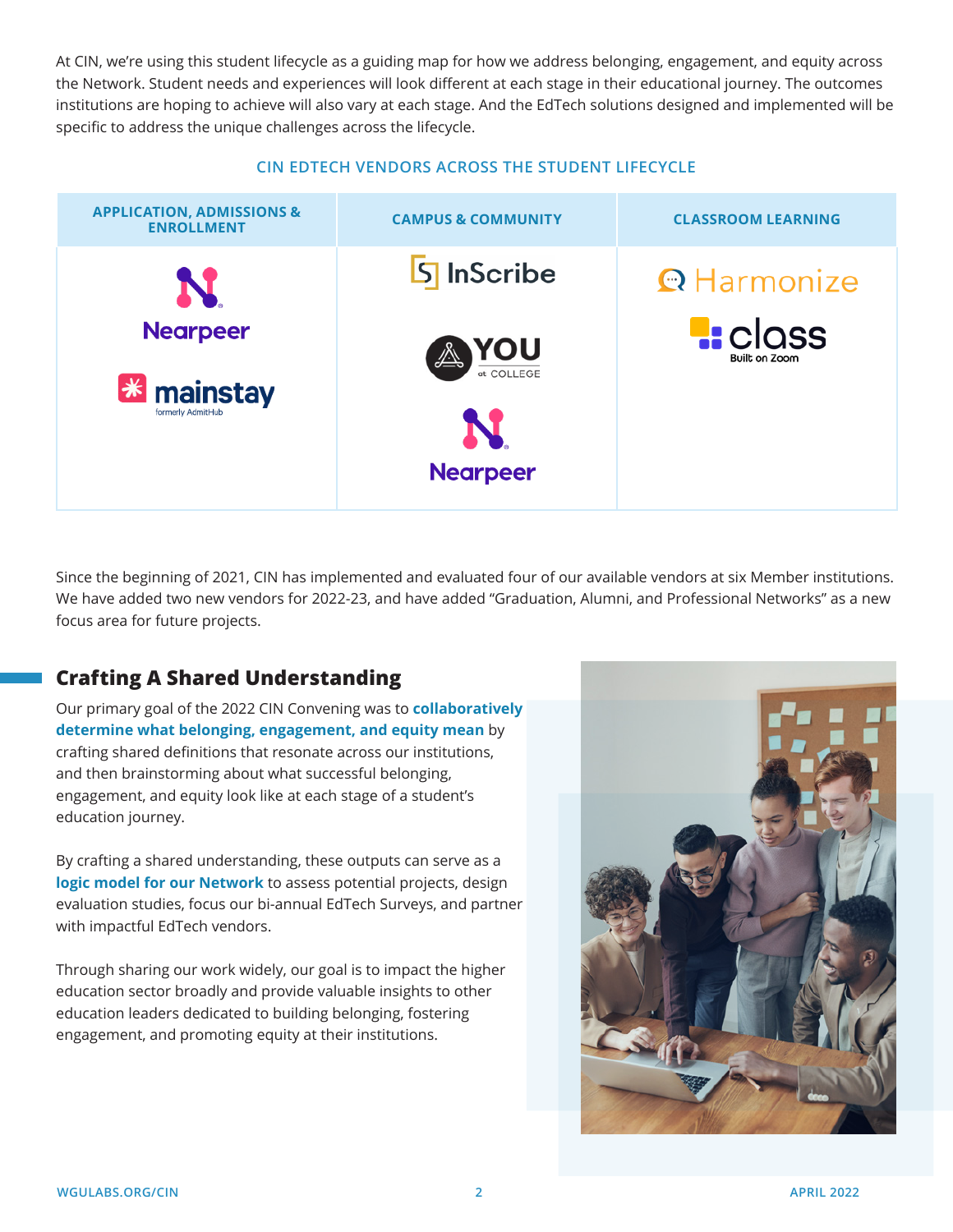#### **BELONGING: "WE FEEL"**

Student belonging is when students have positive and purposeful connections to the institution, and believe their authentic self is validated and elevated by its community.

|                                  | <b>BUILDING BELONGING ACROSS THE STUDENT LIFECYCLE</b>        |           | <b>WHAT SUCCESSFUL BELONGING FEELS LIKE</b>           |  |  |
|----------------------------------|---------------------------------------------------------------|-----------|-------------------------------------------------------|--|--|
| <b>Admissions and Enrollment</b> |                                                               |           | I have a seat at the table and my voice is heard.     |  |  |
|                                  | Effective advising.                                           |           | I feel like my authentic self is accepted, validated, |  |  |
|                                  | Warm welcoming of students by community.                      |           | and elevated by the institutional community.          |  |  |
|                                  | Track benchmarks of belonging from day one.                   | $\bullet$ | I belong here.                                        |  |  |
|                                  |                                                               | ٠         | I fit in here.                                        |  |  |
| <b>Campus and Classroom</b>      |                                                               |           | I am proud of my school and its community.            |  |  |
|                                  | Faculty who are representative of the student population.     |           | I see others like myself among the students,          |  |  |
|                                  | Provide ways for students to easily connect with one another. |           | faculty, staff, and alumni.                           |  |  |
|                                  | Students having school pride.                                 |           | I feel respected by those in the community.           |  |  |
|                                  | All students have a role model or mentor.                     |           | I feel confident to use my power to lift others in    |  |  |
|                                  |                                                               |           | the community.                                        |  |  |
| <b>Graduation and Beyond</b>     |                                                               |           | I have friends here.                                  |  |  |
|                                  | Building strong social ties among alumni and students.        |           | I feel like others believe in me.                     |  |  |
|                                  | Celebrating students across their educational journeys.       |           |                                                       |  |  |

#### **ENGAGEMENT: "WE DO"**

Engagement is when members of the institutional community act to create individualized connections with each other and provide meaningful experiences.

| <b>FOSTERING ENGAGEMENT ACROSS THE STUDENT LIFECYCLE</b>                                          | <b>WHAT SUCCESSFUL ENGAGEMENT LOOKS LIKE</b>                             |  |  |
|---------------------------------------------------------------------------------------------------|--------------------------------------------------------------------------|--|--|
| <b>Admissions and Enrollment</b>                                                                  | Course evaluations are actionable and lead to<br>$\bullet$               |  |  |
| Students have a college guidebook of the "hidden curriculum"<br>and other information to succeed. | change.<br>Students complete courses at high rates.<br>$\bullet$         |  |  |
| Positive and impactful orientation experiences.                                                   | There is active learning and participation in<br>classes.                |  |  |
| <b>Campus and Classroom</b>                                                                       | Communications within the community are                                  |  |  |
| Fun, intriguing, and useful courses.                                                              | effective and valuable.                                                  |  |  |
| Multi-format course materials and modalities.                                                     | Students can engage with their institution in a                          |  |  |
| Easily accessible resources for students.                                                         | variety of modalities.                                                   |  |  |
| Student participation in classes.                                                                 | Students engage when it's most important to<br>them.                     |  |  |
| Engaging events for students, including those based on non-                                       |                                                                          |  |  |
| academic interests of students.                                                                   | The community acts on email communications.                              |  |  |
| Reconceptualizing what "the campus" is.                                                           | The community commits to engage when at<br>events.                       |  |  |
| <b>Graduation and Beyond</b>                                                                      | Community members have meaningful                                        |  |  |
| Meaningful and valuable alumni engagement.                                                        | interactions.                                                            |  |  |
| Alumni have continued access to college resources.                                                | Students get the right information and resources<br>when they need them. |  |  |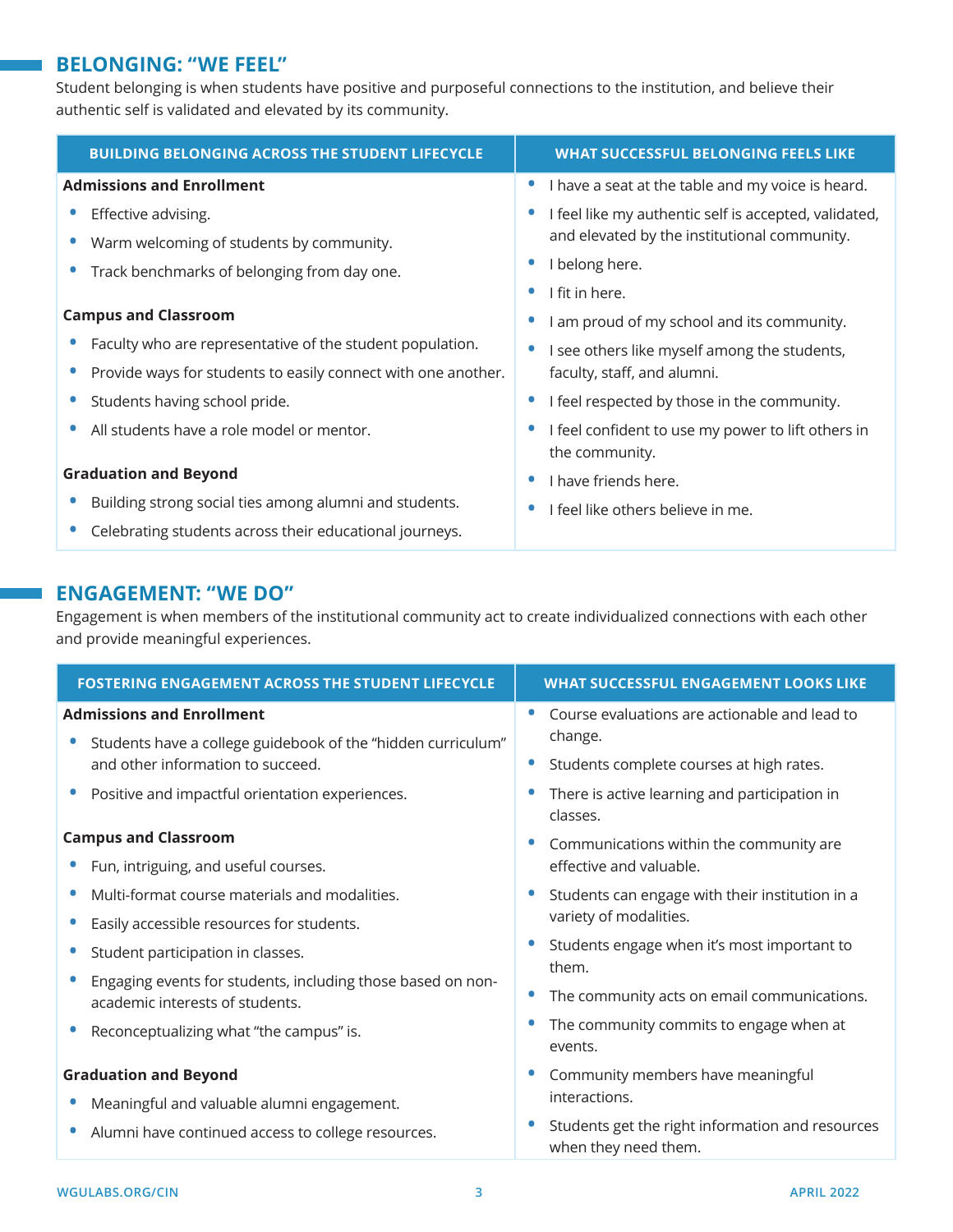#### **EQUITY: "WE SUCCEED"**

Equity is honoring individual differences and experiences, and providing effective resources and support necessary for each person to reach their educational goals.

|                                  | PROMOTING EQUITY ACROSS THE STUDENT LIFECYCLE                                                                  |  | <b>WHAT SUCCESSFUL EQUITY LOOKS LIKE</b>                                                                                                                                   |
|----------------------------------|----------------------------------------------------------------------------------------------------------------|--|----------------------------------------------------------------------------------------------------------------------------------------------------------------------------|
| <b>Admissions and Enrollment</b> |                                                                                                                |  | Students have effective support from the                                                                                                                                   |
|                                  | Transparency of admissions process and the removal of<br>admissions barriers.                                  |  | institution and its members.<br>The institution meets students where<br>they are.<br>The institution proactively reduces bias,<br>harassment, and discrimination, and then |
|                                  | Transparency of costs and financial aid processes.                                                             |  |                                                                                                                                                                            |
|                                  | Flexible enrollment options for students.                                                                      |  |                                                                                                                                                                            |
| <b>Campus and Classroom</b>      |                                                                                                                |  | effectively responds to it when it does occur.                                                                                                                             |
|                                  | Accessibility for students of all abilities in all spaces of the college.                                      |  | Students feel they will succeed at the<br>institution.                                                                                                                     |
|                                  | Opportunities and environments for all students to engage and<br>participate with the institutional community. |  | Members of the campus community learn                                                                                                                                      |
|                                  | Community health and wellness for the institutional community.                                                 |  | diverse student experiences.                                                                                                                                               |
|                                  | Adopting high impact practices in the classroom to enhance<br>learning for all students.                       |  | The institution acknowledges systemic<br>inequities.                                                                                                                       |
|                                  |                                                                                                                |  | Everyone gets to contribute.                                                                                                                                               |
| <b>Graduation and Beyond</b>     |                                                                                                                |  | Student communities reflect the communities                                                                                                                                |
|                                  | Continuing education options for students.                                                                     |  | of which the institution serves.                                                                                                                                           |
|                                  | Holistic and effective career development plans.                                                               |  |                                                                                                                                                                            |

# **Unbundling Belonging: Perspectives from Experts in The Field**

To deepen the conversation on our core focus, we invited a panel of experts (see **Panelists** below) to have an open conversation, moderated by **Jason Thompson,** around unbundling belonging in higher education.

The conversation (available on [YouTube\)](https://www.youtube.com/watch?v=71A7zQdwIt8) features rich discussion by our panelists on what belonging means and why we need to focus on it, how institutions can build belonging among their communities, and why diversity, equity, and inclusion are central to achieving true belonging in higher education. Here are five key takeaways from their conversation:

- **1. Belonging is an outcome.** The addition of "belonging" to the "Diversity, Equity, and Inclusion" (DEI) conceptual trio reflects an evolution of our understanding of belonging and what we're trying to achieve within our institutions. Belonging is best viewed as the outcome of DEI work. Diversity is a fact, equity is a choice, and inclusion is a seat at the table. Belonging takes DEI to the next level and helps put our words into action because belonging is more than just inclusion—it's hearing and valuing the contributions of everyone at the table.
- **2. Diversity is a fact.** One doesn't have to believe in diversity—it is a fact. We all have unique roles, identities, backgrounds, and experiences. We are diverse by default. What institutions must focus on in the DEI and belonging work is becoming diverse by design and thinking about becoming intentional and purposeful about diversity.
- **3. Flip the model to become student-ready.** Historically, higher education was not designed to be inclusive and diverse; rather, it was designed to serve an exclusive, homogenous population of students. Our institutions today must adapt and design themselves to be prepared for the wide range of students that are now accessing higher education. This means that institutions must rethink and revisit their policies, procedures, and structures within classrooms and across campus to flip the model and become student-ready, rather than asking our students to assimilate to a narrow exemplar of a college student.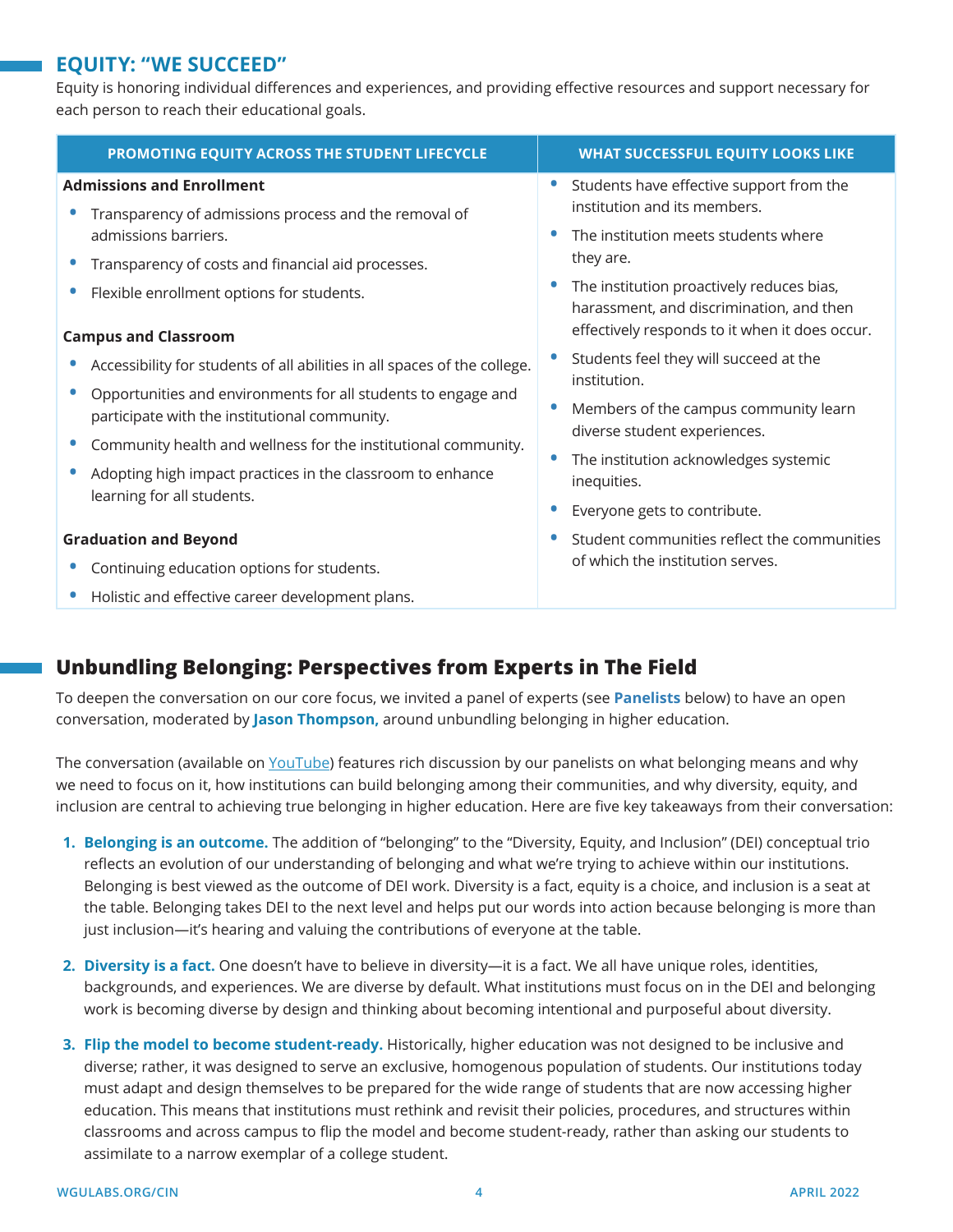- **4. Institutional transformation must be a holistic strategy.** Institutions typically create DEI and belonging strategies, or have programs and departments develop independent strategies to promote DEI and belonging. The key to effective DEI and belonging, however, is a holistic integration into all of the strategic plans for the institution. DEI and belonging should be a part of all policies, systems, and strategies for the institution, not separate work. It's also critical to treat student experience metrics as vital outcomes in themselves. We need to collect and use that data in a meaningful way to improve belonging experiences on campus.
- **5. Listen to the student voice.** Students are playing a key role in pushing the narrative and driving institutions to recognize what DEI and belonging mean for their institutions. By allowing students to lead the conversation around their needs and experiences, receptive institutions can incorporate their student voice into the transformational change work occurring. Through purposefully listening to students, institutions can accurately and effectively address the barriers students are facing, leading to true systemic transformation of policies and procedures designed to promote equity on campus.



**Jason Thompson (**moderator) is the Vice President of Diversity, Equity and Inclusion at Western Governors University, and author of *Diversity and Inclusion Matters: Tactics and Tools to Inspire Equity and Game-Changing Performance* (2021).

**Rosetta Clay** is a Diversity, Equity, Inclusion, and Belonging Facilitator with 15 years experience, and currently a full-time doctoral student studying Diversity & Equity in Education with an emphasis in Human Resource Development at the University of Illinois Urbana-Champaign.



**AJ Leu** is the Director of Diversity, Belonging, and Professional Development in the College of Communication and Information at Kent State University, and also serves as an independent consultant and trainer for diversity, equity, inclusion, and belonging initiatives for a wide variety of organizations.



**Chris Smith** is the Executive Director, College Transition Collaborative, which bridges research and practice to help colleges create learning environments that foster equitable student engagement and success.